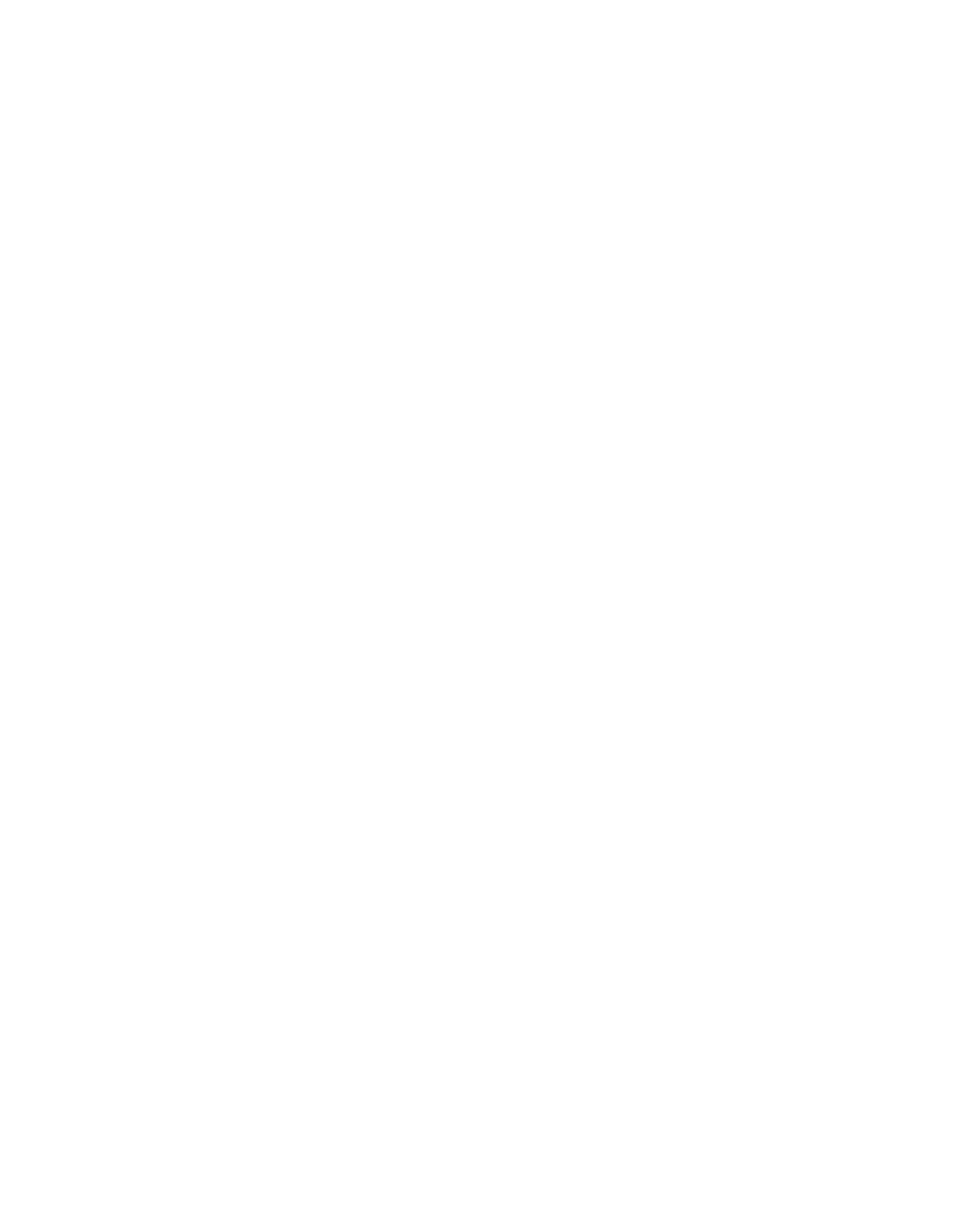# Owner's Manual Phoenix 200 HT LGR Dehumidifier Installation, Operation & Service Instructions

# *Read and Save These Instructions*

# Table of Contents

| <b>Table of Contents</b>                                     |                | The Phoenix 200 HT features LGR (low grain refrigerant)                                                         |  |  |  |  |
|--------------------------------------------------------------|----------------|-----------------------------------------------------------------------------------------------------------------|--|--|--|--|
| Introduction                                                 |                | technology. This technology enables the 200 HT to remove                                                        |  |  |  |  |
| 1. Intended Application<br>2. Specifications<br>3. Operation |                | more water and create more grain depression than<br>standard refrigerant dehumidifiers.                         |  |  |  |  |
|                                                              |                | Combined with this performance, the multiple ducting and                                                        |  |  |  |  |
|                                                              |                | the superior high temperature performance makes the                                                             |  |  |  |  |
| 3.1 Transporting                                             | $\overline{c}$ | Phoenix 200 HT the most effective and versatile drying<br>device made.                                          |  |  |  |  |
| 3.2 Electrical Requirements                                  | $\overline{2}$ |                                                                                                                 |  |  |  |  |
| 3.3 Condensate Removal                                       | $\overline{2}$ |                                                                                                                 |  |  |  |  |
| 3.4 Ducting                                                  | $\overline{2}$ |                                                                                                                 |  |  |  |  |
| 3.5 Power Switch                                             | $\overline{2}$ | The Phoenix 200 HT LGR Dehumidifier                                                                             |  |  |  |  |
| 3.6 Pump Purge Switch                                        | $\mathbf 2$    | In-Board Wheels - Reduces outer dimensions for tighter<br>storage setups and does not catch on obstructions for |  |  |  |  |
| 3.7 Hour Meter                                               | $\overline{2}$ | easier movement around the jobsite.                                                                             |  |  |  |  |
| 3.8 Temperature Specific Operation                           | 3              | Recessed Condensate Hose - Does not catch on                                                                    |  |  |  |  |
| 3.9 Low Pressure Control                                     | $\overline{4}$ | obstructions and allows for dense storage setups by<br>reducing overall width of the unit.                      |  |  |  |  |
| 4. Maintenance                                               | 4              | Increased Capacity - The Phoenix 200 HT removes 5%                                                              |  |  |  |  |
| 4.1 Air Filter                                               | 4              | more water than the 200 MAX.                                                                                    |  |  |  |  |
| 4.2 Storage                                                  | 4              | Improved High-Ambient Performance - Patent pending                                                              |  |  |  |  |
| 4<br>5. Service<br>5.1 Technical description<br>4            |                | technology allows superior efficiency in high-ambient<br>conditions.                                            |  |  |  |  |
|                                                              |                | Focused Airflow - Patent pending focused outlet directs air                                                     |  |  |  |  |
| 5.2 Troubleshooting                                          | 5              | toward the most wet surface.                                                                                    |  |  |  |  |
| 5.3 Blower Replacement                                       | 5              | 325 CFM - More processed air speeds drying and provides                                                         |  |  |  |  |
| 5.4 Defrost Thermostat & Timer                               | 5              | superior static pressure for ducting.                                                                           |  |  |  |  |
| 5.5 Condensate Pump                                          | 6              | More Grain Depression - The driest air from an LGR gets<br>your jobs drier quicker.                             |  |  |  |  |
| 5.6 Gravity Drain Option                                     | 6              | Air Filter - A MERV-11 is standard.                                                                             |  |  |  |  |
| 5.7 Relay                                                    | 6              | Multiple Ducting Options - 12" intake, 10" exhaust.                                                             |  |  |  |  |
| 6. Options & Accessories                                     | 6              | Energy Efficiency - Draws 7.5 amps.                                                                             |  |  |  |  |
| 7. Wiring Diagram<br>8. Warranty                             |                | Skid Plate - Protects the 200 HT from damage while                                                              |  |  |  |  |
|                                                              |                | transporting, loading and unloading.                                                                            |  |  |  |  |
| 9. Service Parts                                             | 8              |                                                                                                                 |  |  |  |  |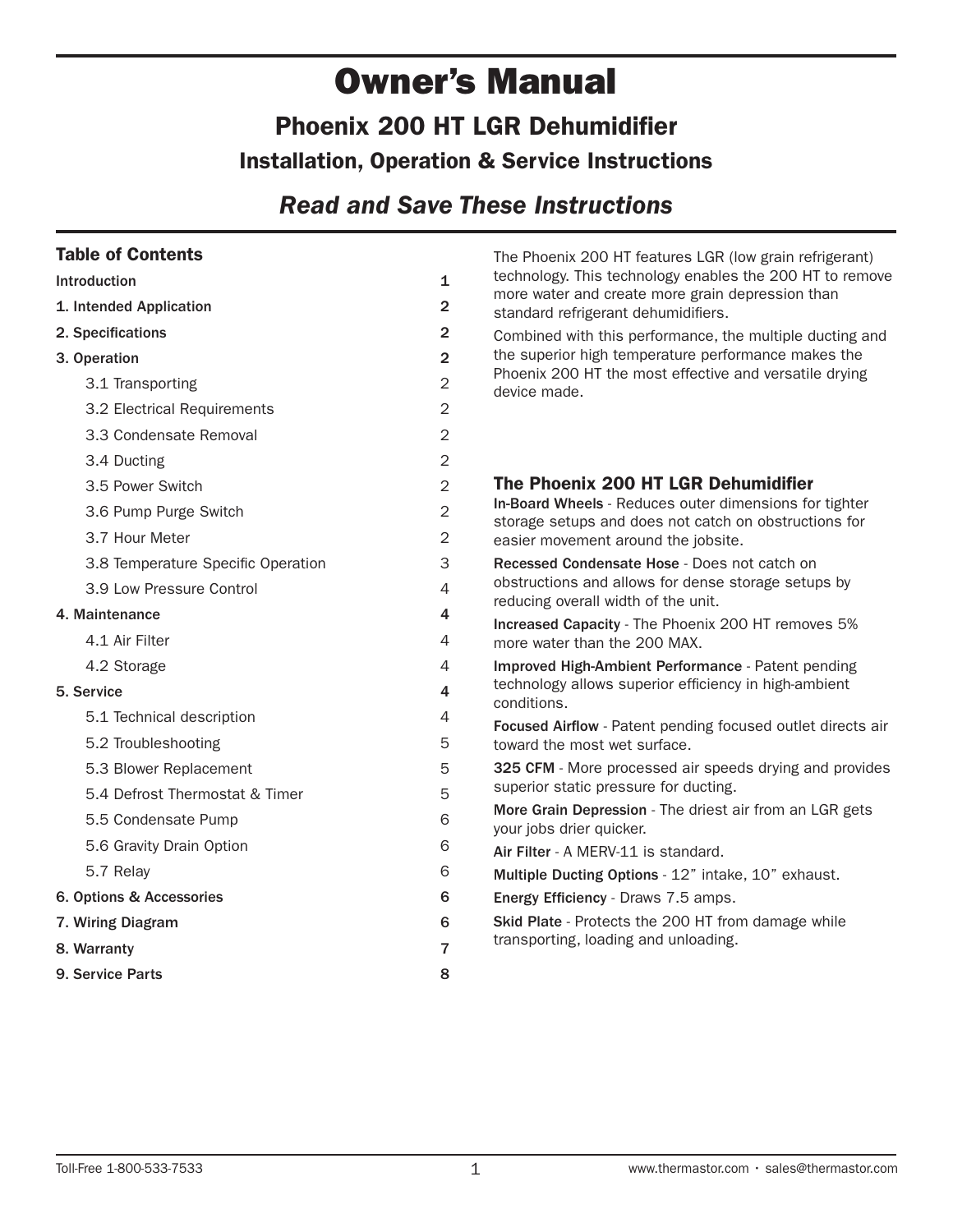Read the operation and maintenance instructions carefully before using this unit. Proper adherence to these instructions is essential to obtain maximum benefit from your Phoenix 200 HT dehumidifier.er.

# WARNING

- It is designed to be used INDOORS ONLY.
- If used in a wet area, plug it into a GROUND FAULT INTERRUPTER.
- DO NOT use the Phoenix 200 HT as a bench or table.
- It must always be used in the upright position.

# 1 Intended Application

The air inlet on top & the side outlet must be at least 1 foot from walls and other obstructions to air flow. If the humid area is very large, dehumidification can be improved by adding an outlet duct to circulate air to stagnant areas.

# 2 Specifications

| Phoenix 200 HT Dehumidifier<br>(P/N 4025900)     |
|--------------------------------------------------|
| 110-120 Vac, 7.5 Amps, grounded                  |
| 140 pints/day @ 80°F, 60% RH                     |
| 33°F min., 125°F max.                            |
| 325 CFM without external ducting                 |
| 310 CFM @ .15 IWG external static                |
| 1 lbs., 14 oz. R-22                              |
| 4" x 10" rectangular exhaust<br>12" round intake |
| 40" high x 20.25" wide x 21.375" deep            |
| 138 lbs.                                         |
|                                                  |

### 3 Operation 3.1 Transporting

The Phoenix 200 HT must always be upright when transported by vehicle. It may be tipped onto its handle and back for loading and moving by hand. The Phoenix 200 HT features a high-impact plastic skid plate which protects the unit while navigating obstacles such as curbs, stairways, and while loading into vehicles.

# 3.2 Electrical Requirements

The Phoenix 200 HT plugs into a common grounded outlet on a 15 Amp circuit. It draws 7.5 Amps at 80°F, 60% RH. If used in a wet area, a ground fault interrupter (GFI) is required. If an extension cord is required, it must have a minimum of 14 gauge conductors if 25 feet long or less and 12 gauge conductors if greater than 25 feet long.

# 3.3 Condensate Removal

The Phoenix 200 HT is equipped with an internal condensate pump to remove the water that is condensed during dehumidification. This allows the condensate to be pumped 20' with the attached hose. If the condensate must be pumped more than 20 feet above the unit, a second pump must be added to relay the condensate. If the pump fails and the unit must be used before it can be replaced, the condensate can be drained by gravity.

# 3.4 Ducting

A detachable rectangular exhaust collar is supplied to allow 10" round lay-flat duct to be attached to the Phoenix 200 HT outlet. Lay-flat plastic ducting is available. See accessories table page 6. To attach ducting to a collar, put the plastic duct end through the collar center and roll the duct end outward so that it overlaps the outside of the collar. The duct and collar may then be quickly attached to the Phoenix 200 HT by snapping the collar over the four screws at the blower outlet.

# 3.5 Power Switch

The power switch (on right side of hour meter) lights up when the unit is turned on. The unit will continue to run in all conditions until the switch is turned off; there is no dehumidistat. If the unit is going to run for more than 2 hours in an area below 50°F, the defrost timer should be adjusted to improve performance.

# 3.6 Purge Switch

Pressing and holding the purge switch will cause the condensate pump to run. This pump minimizes the water left in the condensate reservoir prior to moving or storage. Hold the switch in until the flow from the condensate hose stops.

# 3.7 Hour Meter

The digital hour meter measures the cumulative time that the unit is turned on to tenths of an hour. It stores its total when the unit is unplugged; the previous total will be displayed when the unit is next turned on. It resets to zero after 99,999.9 hours of operation.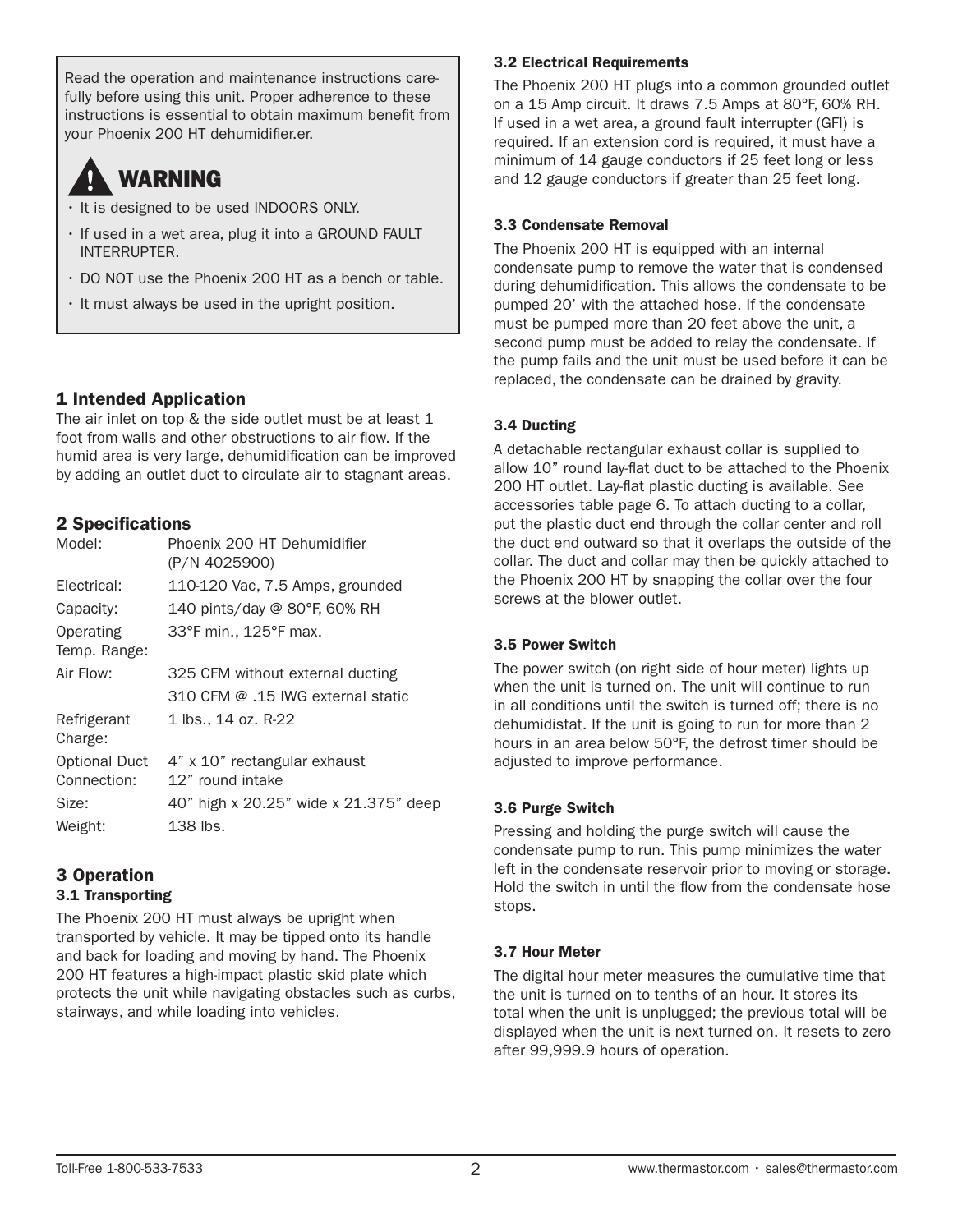#### 3.8 Temperature Specific Operation

Above 90°F - When the Phoenix 200 HT is used in high temperature conditions (above 90°F), the refrigerant pressure inside the condenser rises. By removing the grain control magnet from the bypass openings, additional airflow is directed over the condenser and less airflow is directed across the evaporator. This airflow lowers the refrigerant pressure in the condenser and improves dehumidifier efficiency. The relative reduction or slowing of airflow across the evaporator allows more time for the air temperature to be lowered to the dew point, which also increased dehumidifier efficiency. These higher temperatures are often found after the first 24 hours. See Figure 2a below for correct grain control magnet position for operating in temperatures above 90°F.

Figure 2a: Defrost timer and grain control magnet position for operating in temperatures above 90°F.



Between 50°F - 90°F - When the Phoenix 200 HT is used in normal dehumidifier operating temperatures (70°F to 90°F), the grain control magnet should cover the bypass openings.

This allows increased airflow across the evaporator and increases performance by increasing the amount of air that is dehumidified. This temperature range is often found during the first 24 hours of a drying job. When the Phoenix 200 HT is used in cooler operating temperatures (50°F to 70°F), the grain control magnet increases airflow across the evaporator and reduces frost formation. See Figure 2b below for correct grain control magnet position for operating in temperatures from 50°F to 90°F.

Figure 2b: Defrost timer and grain control magnet position for operating in temperatures above 50°F to 90°F.



Below 50°F -When the Phoenix 200 HT is used in very cool operating temperatures (below 50°F), frost will form on the evaporator coil as it dehumidifies. When enough frost forms, the defrost thermostat will initiate the timed defrost cycle. The cycle periodically turns off the compressor while allowing the blower to run. The grain control magnet should cover the bypass openings in this operating range because the increased airflow and static pressure will help defrost the evaporator more quickly and efficiently. See Figure 2c below for correct grain control magnet position and defrost timer for operating in temperatures below 50°F.

Figure 2c: Defrost timer and grain control magnet position for operating in temperatures below 50°F.



**DRYING TIP:** Air's ability to absorb moisture from wet surroundings and the Phoenix 200 HTs ability to remove moisture from that air is greatly improved at higher temperatures. The defrost cycle is automatic and designed for optimum performance above 50°F. If the unit is used in an area that is below 50°F for more than 2 hours, adjustment of the defrost timer is recommended.

To adjust the defrost timer:

- 1. Unplug the unit.
- 2. Remove the top panel and the front cover (6 screws).
- 3. The timer is fastened to the base at the front of the unit. Every third peg around the dial is pushed out from the dial center except one section with 4 pegs out in a row. The grain control (8 holes at the intake of the unit below the filter) should be open. Refer to Figures 2a / 2b.
- 4. To improve performance below 50°F, the compressor "off" time must be increased to allow the frost to completely melt. To do this, push the pegs out from the dial center so that the pegs alternate with 2 toward the center, then 2 out from the center, all the way around the dial except for the section now with 6 pegs out in a row. Refer to Figure 2c.
- 5. Replace the cover and top panel.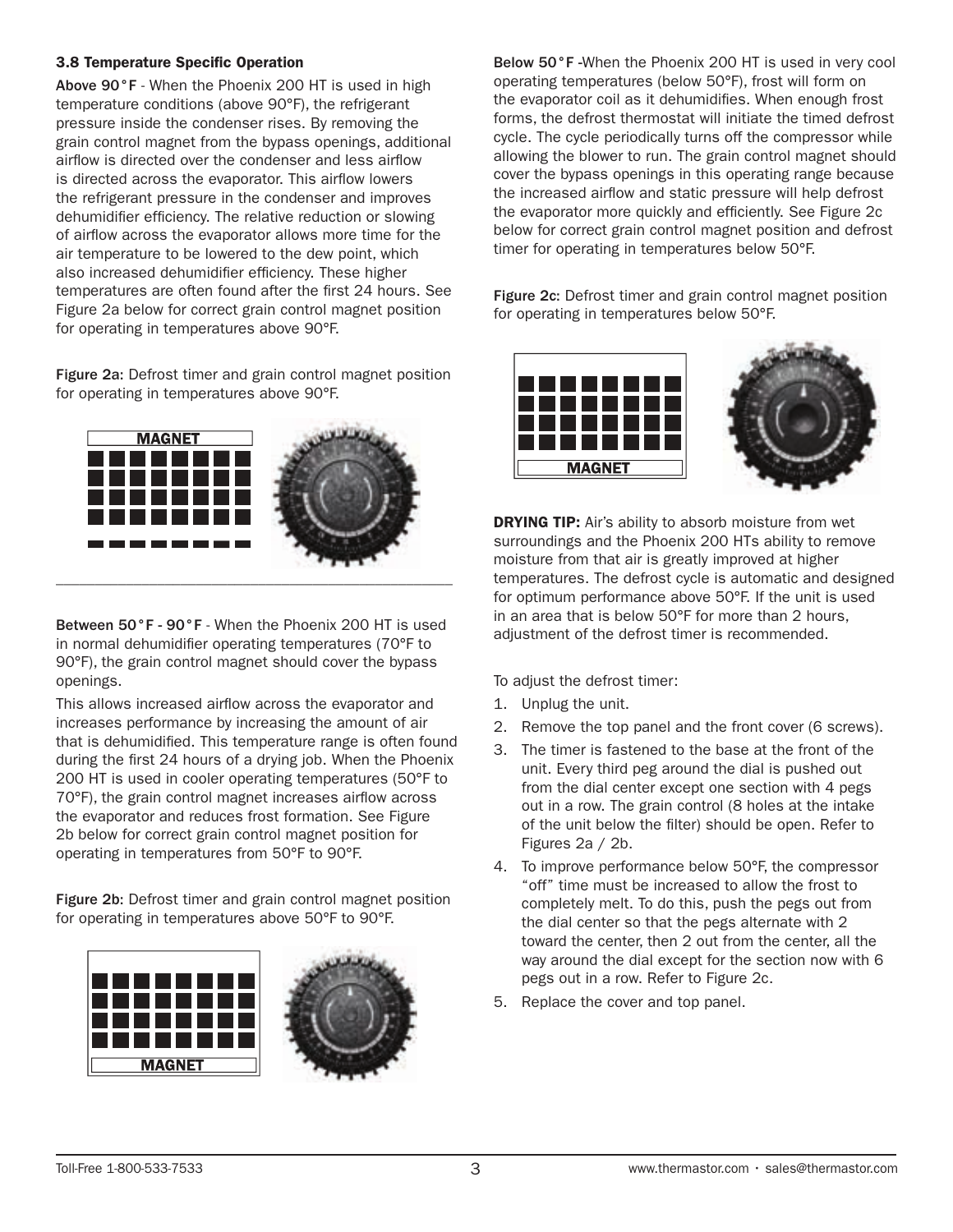#### 3.9 Low Pressure Control

If the low side refrigerant pressure drops to 15 PSIG, the low pressure control opens and shuts off the compressor and blower. It is an automatically reset control. Its primary function is to prevent damage to the compressor if a leak develops in the refrigeration system. It may also open if the unit is A) used in a cool area (below 50°F) and the defrost timer is not adjusted or B) stored where it is below 40°F and then started. Under these conditions, the unit will restart within several minutes; it may cycle several times until the unit warms up.

# 4 Maintenance

### 4.1 Air Filter

The Phoenix 200 HT is equipped with a pleated fabric air filter that must be checked regularly. The standard filter is a MERV-11 high efficiency filter. Operating the unit with a dirty filter will reduce the dehumidifier's capacity and efficiency and may cause the compressor to cycle off and on unnecessarily on the defrost control.

The filter can generally be vacuumed clean several times before needing replacement. Replacement filters can be ordered from the factory or purchased locally if available.

# **IMPORTANT**

DO NOT operate the unit without the filter or with a less effective filter as the heat exchange coils inside the unit could become clogged and require disassembly to clean.

### 4.2 Storage

There are two issues to consider when the Phoenix 200 HT is stored between uses and both pertain to the water trapped in the unit: damage caused by freezing or biological growth.

The effect of the trapped water can be greatly reduced if precautions are taken to remove as much as possible before storage.

- 1. Use the pump purge switch to reduce the water level in the reservoir.
- 2. Stretch the hose flat to drain it completely.

If the unit will not be exposed to freezing temperatures, an alternative to reduce biological growth is to flush the unit with a bio-fungicide that is approved for use with copper, aluminum and polyethylene. To flush:

- 1. Run the hose to a drain.
- 2. Remove the air filter. Slowly pour a quart of the chemical through the top grille so that it drains into the plastic slots.
- 4. Hold in the pump purge switch to reduce the water level in the reservoir.

# 5 Service

# AWARNING

WARNING: Servicing the Phoenix 200 HT with its high pressure refrigerant system and high voltage circuitry presents a health hazard which could result in death, serious bodily injury, and/or property damage. Only qualified service people should service this unit.

# AWARNING

Do not operate unit without the front panel in place.

# 5.1 Technical Description

The Phoenix 200 HT uses a refrigeration system similar to an air conditioner's to remove heat and moisture from incoming air and to add heat to the air that is discharged. Hot, high pressure refrigerant gas is routed from the compressor to the condenser coil. The refrigerant is cooled and condensed by giving up its heat to the air that is about to be discharged from the unit. The refrigerant liquid then passes through a filter/drier and capillary tubing which cause the refrigerant pressure and temperature to drop. It next enters the evaporator coil where it absorbs heat from the incoming air and evaporates.

The evaporator operates in a flooded condition, which means that all the evaporator tubes contain liquid refrigerant during normal operation. A flooded evaporator should maintain constant pressure and temperature across the entire coil, from inlet to outlet.

The mixture of gas and liquid refrigerant enter the accumulator after leaving the evaporator coil. The accumulator prevents any liquid refrigerant from reaching the compressor. The compressor evacuates the cool refrigerant gas from the accumulator and compresses it to a high pressure and temperature to repeat the process.



Figure 3: Refrigeration system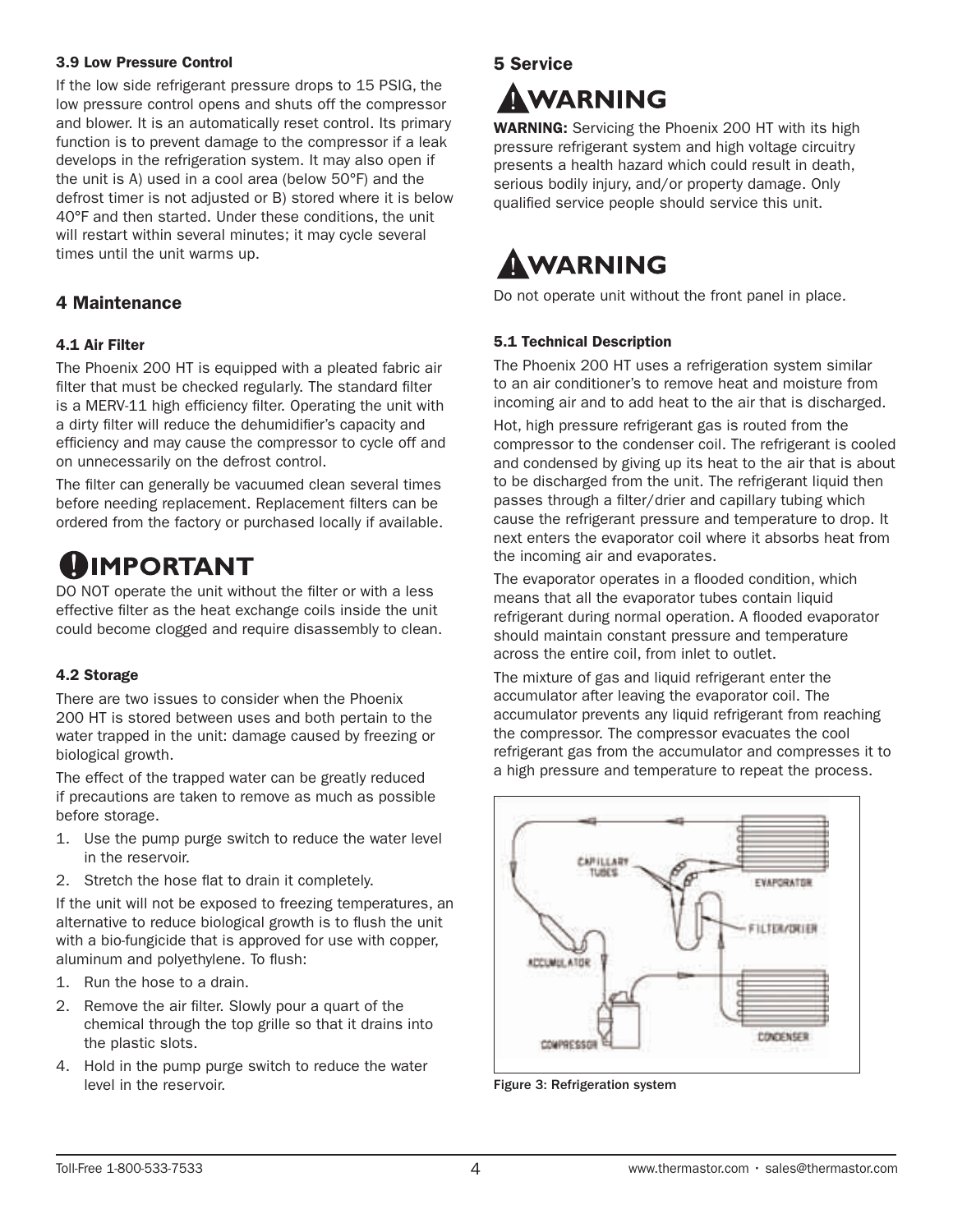#### 5.2 Troubleshooting

#### No dehumidification, neither blower nor compressor run and power switch does not light when ON.

- 1. Unit unplugged or no power to outlet.
- 2. Power switch defective.
- 3. Loose connection in internal wiring.

### No dehumidification, neither blower nor compressor run with power switch ON & lit.

- 1. Low pressure control open.
- 2. Power switch defective.
- 3. Loose connection in internal wiring.

# Some dehumidification, blower runs continuously but compressor only runs sporadically.

- 1. Unit is in defrost cycle.
- 2. Defrost thermostat defective or loose.
- 3. Loose connection in compressor circuit.
- 4. Defective compressor overload.
- 5. Defective compressor.
- 6. Defective relay.

# No dehumidification, blower runs but compressor does not.

- 1. Bad connection in compressor circuit.
- 2. Pump safety switch closed.
- 3. Defective compressor capacitor.
- 4. Defective compressor overload.
- 5. Defective compressor.
- 6. Defective relay.

# Blower does not run. Compressor runs briefly but cycles on & off.

- 1. Loose connection in blower circuit.
- 2. Obstruction prevents impeller rotation.
- 3. Defective blower.

# Unit removes some water but not as much as expected.

- 1. Air temperature and/or humidity have dropped.
- 2. Humidity meter and/or thermometer used are out of calibration.
- 3. Unit has entered defrost cycle.
- 4. Air filter dirty.
- 5. Defrost timer incorrectly set for conditions.
- 6. Defective defrost thermostat.
- 7. Low refrigerant charge.
- 8. Air leak such as loose cover.
- 9. Defective compressor.
- 10. Restrictive exhaust ducting.

# Unit runs but does not pump water.

- 1. Hose kinked or plugged.
- 2. Pump motor or float switch defective.
- 3. Pump check valve plugged.
- 4. Bad connection in pump circuit.
- 5. Hose disconnected internally.

# Unit pumps water automatically but not when purge switch is pushed.

- 1. Bad connection in purge switch circuit.
- 2. Defective purge switch.

# Evaporator coil frosted continuously, low dehumidifying capacity.

- 1. Defrost thermostat loose or defective.
- 2. Defrost timer incorrectly set or defective.
- 3. Low refrigerant charge.
- 4. Dirty air filter or air flow restricted.

# Compressor runs with power switch OFF.

- 1. Defective relay.
- 2. Defective power switch.

# 5.3 Blower Replacement

The motorized impeller has a PSC motor and internal thermal overload protection. If defective, the complete assembly must be replaced.

- 1. Unplug the power cord.
- 2. Remove the top panel and cabinet front (6 screws).
- 3. Disconnect the impeller leads.
- 4. Remove four screws holding the impeller to the impeller brackets.
- 5. Remove four screws holding the impeller brackets to the condenser shroud.
- 6. Remove impeller and impeller brackets. Use care to avoid hooking wiring, tubing or electrical components.
- 7. Reassemble with the new impeller in the above procedure reversed.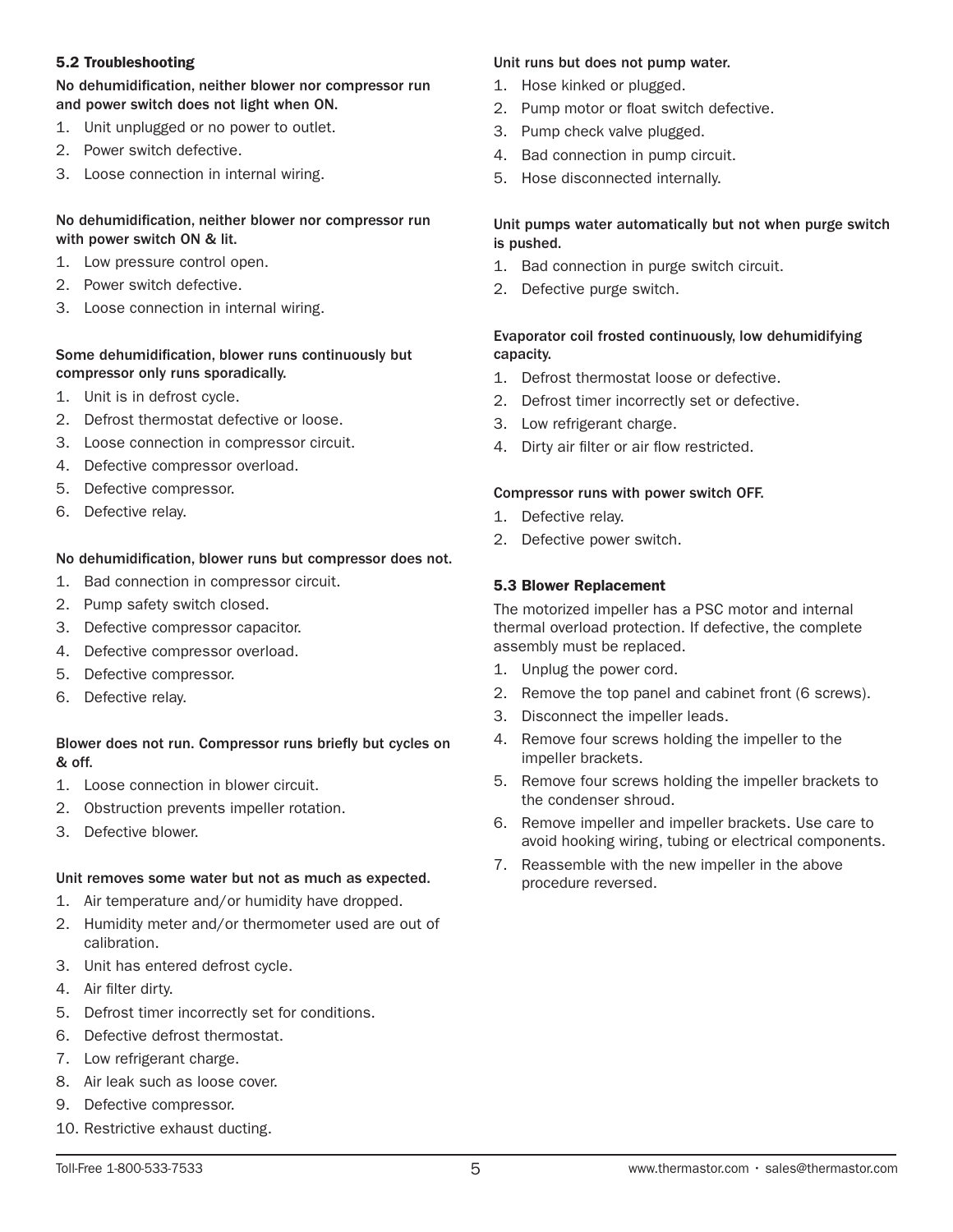#### 5.4 Defrost Thermostat & Timer

The defrost thermostat is attached to the refrigerant suction tube between the accumulator and compressor. If the low side refrigerant temperature drops due to excessive frost formation on the evaporator coil, the thermostat opens. The compressor is then cycled off and on by the defrost timer. The blower will continue to run, causing air to flow through the evaporator coil and melt the ice when the compressor is off. When the air temperature and/or humidity increase, the evaporator temperature will rise and the thermostat will close to end the defrost cycle. To improve performance in low temperatures refer to Section 3 for defrost timer adjustment.





Figure 4: Defrost thermostat Figure 5: Defrost timer

#### 5.5 Condensate Pump

Condensate is automatically pumped when the water level in the pump's reservoir rises to close the float switch or if the pump purge switch is held in.

To replace the condensate pump:

- 1. Remove the metal strap holding the pump by loosening the 2 screws holding it in place.
- 2. Disconnect the leads.
- 3. Installation is the reverse of above, but check that the plastic inlet & outlet hoses do not rub against copper refrigerant tubes.



Figure 6: Condensate pump

### 5.6 Gravity Drain Option

If the condensate pump fails and cannot be replaced immediately, the Phoenix 200 HT can be used by draining by gravity.

- 1. Unplug the unit & remove the front cover.
- 2. Push the plastic plug on the left side out from inside the unit.
- 3. Locate the heavy vinyl hose that connects the drain pan to the condensate pump. Pull the end out of the pump.
- 4. Push that end of the vinyl hose through the hole in the left side.
- 5. Connect a garden hose & run it to a drain. Keep the hose as flat to the floor as possible to avoid air pockets that would hinder draining. Placing the unit on something above the floor will also improve draining.

# 5.7 Relay

The contacts of the single pole, single throw relay complete the power circuit to the compressor. The contacts are closed when power is provided to the relay coil via the control circuit. The control circuit includes the power switch, low pressure control, defrost thermostat and timer.

# 6 Options & Accessories

| 4021475 | Air Filter, Pleated, 2" x 16" x 20"<br>57% Merv-8 |
|---------|---------------------------------------------------|
| 4024750 | Intake Flex Duct<br>12" x 25" Metalized Polyester |
| 4022537 | Lay-Flat Duct, 10" Round x 500' Roll              |

# 7 Wiring Diagram



Figure 7: Wiring diagram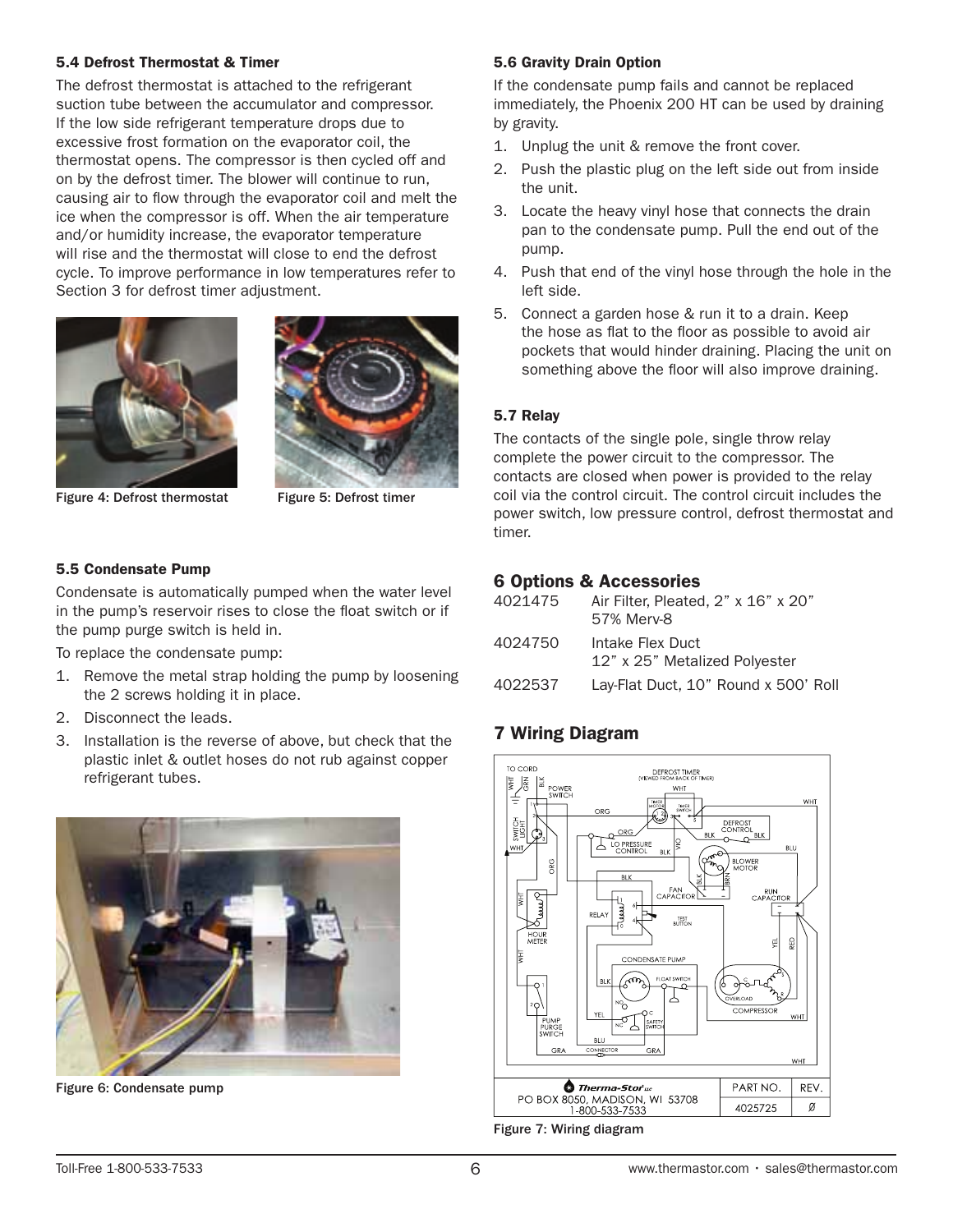### Service Parts

| <b>Item Description</b> |                                   | Qty          | <b>Part Number</b> | Ite            |
|-------------------------|-----------------------------------|--------------|--------------------|----------------|
| $\mathbf{1}$            | Air Filter, Pleated, 2 X 16 X 20  | 1            | 4021475            | $1^{\circ}$    |
| 2                       | Cord                              | 1            | 4025078            | 1              |
| 3                       | Front Panel Retaining Nut, 1/4-20 | $\mathbf{1}$ | 4023362            | 1!             |
| 4                       | Wheel, 8"                         | 2            | 4025676            | $\overline{2}$ |
|                         | Wheel Hub Cap                     | 2            | 4024816            | $\overline{2}$ |
|                         | <b>Retaining Ring</b>             | 2            | 4025454            | 2:             |
|                         | Hub Cap Retaining Washer          | 2            | 4025295            | 2.             |
| 5                       | Coupling Body, 1/4 Tube           | $\mathbf{1}$ | 4024910            |                |
| 6                       | Foot                              | 2            | 4024073            |                |
| 7                       | Defrost Timer                     | 1            | 4021823            |                |
| 8                       | Low Pressure Control              | 1            | 4022219            | Ite            |
| 9                       | ilter/Drier                       | $\mathbf{1}$ | 4025087            | D              |
| 10                      | Compressor, Carlyle               | $\mathbf{1}$ | 4022213            | Fr             |
|                         | (P/N EAA090111A)                  |              |                    | W              |
|                         | Overload, Carlyle Compressor      | $\mathbf{1}$ | 4022476            | M              |
| 11                      | <b>Capillary Tubes</b>            | 2            | 4021589            | C۱             |
| 12                      | Defrost Thermostat                | $\mathbf{1}$ | 4021470            | C١             |
|                         | Defrost Thermostat Mounting Clip  | 1            | 4021648            | M              |
| 13                      | <b>Evaporator Coil</b>            | $\mathbf{1}$ | 4021395            | R١             |
| 14                      | Accumulator                       | $\mathbf{1}$ | 4022254            | $R_{\rm I}$    |
| 15                      | Top                               | $\mathbf{1}$ | 4024903            | R              |
| 16                      | <b>Handle Brackets</b>            | 2            | 4024069            |                |
|                         |                                   |              |                    |                |

| <b>Item Description</b> |                                    | Qty | <b>Part Number</b> |
|-------------------------|------------------------------------|-----|--------------------|
| 17                      | Handle Tube                        | 1   | 4024815            |
| 18                      | <b>Pump Purge Switch</b>           | 1   | 4021796            |
| 19                      | Hour Meter                         | 1   | 4021597            |
| 20                      | <b>Power Switch</b>                | 1   | 4021822            |
| 21.                     | Skid Plate                         | 1   | 4025691            |
|                         | 22 Instruction Label               | 1   | 4025723            |
| 23                      | Handle Screw $(M10-1.5 \times 35)$ | 1   | 1177792            |
|                         | Handle Washer                      | 1   | 4025517            |
|                         | Handle Nut $(M10-1.5)$             | 1   | 1223780            |

#### ems listed below are not shown

| Drain Hose (.25 ID X 33' long)  | 1 | 4024916 |
|---------------------------------|---|---------|
| Front Panel Screw, 1/4-20 X 1/2 | 1 | 1096006 |
| Wire Duct Collar (Discharge)    | 1 | 4024078 |
| Magnet, Grain Control Cover     | 1 | 4025728 |
| Condenser Coil                  | 1 | 4021396 |
| Condensate Pump                 | 1 | 4023649 |
| Motorized Impeller Fan          | 1 | 4025076 |
| Relay, Compressor               | 1 | 1970010 |
| Run Capacitor, Comp. 25 µF      | 1 | 4024912 |
| Run Capacitor, Fan, 15 µF       | 1 | 4025224 |